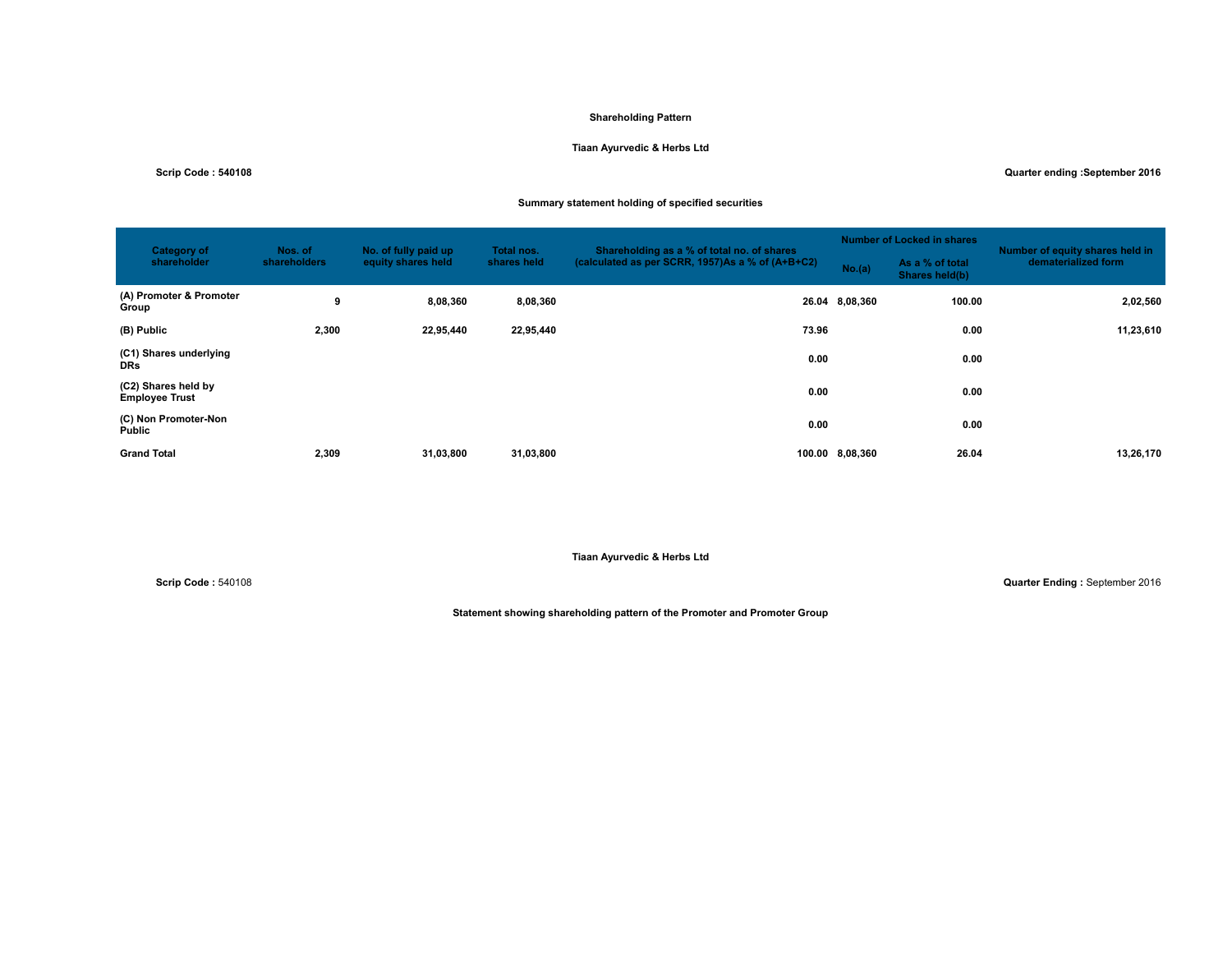|                                              | Nos. of                  | No. of fully paid up | Total nos.  | Shareholding as a % of total no. of shares (calculated |                | Number of Locked in shares        | Number of equity shares held in |  |
|----------------------------------------------|--------------------------|----------------------|-------------|--------------------------------------------------------|----------------|-----------------------------------|---------------------------------|--|
| Category of shareholder                      | shareholders             | equity shares held   | shares held | as per SCRR, 1957)As a % of (A+B+C2)                   | No.(a)         | As a % of total<br>Shares held(b) | dematerialized form             |  |
| A1) Indian                                   |                          |                      |             | 0.00                                                   |                | 0.00                              |                                 |  |
| Individuals/Hindu undivided<br>Family        | 8                        | 3,63,360             | 3,63,360    |                                                        | 11.71 3,63,360 | 100.00                            | 2,02,560                        |  |
| Navin G shah                                 | $\mathbf{1}$             | 45,000               | 45,000      | 1.45                                                   | 45,000         | 100.00                            | 45,000                          |  |
| Jyotsna N shah                               | $\mathbf{1}$             | 28,500               | 28,500      | 0.92                                                   | 28,500         | 100.00                            | 13,500                          |  |
| Jitul N shah                                 | $\overline{\phantom{a}}$ | 46,300               | 46,300      | 1.49                                                   | 46,300         | 100.00                            |                                 |  |
| Vipul Navin Shah                             | $\overline{\phantom{a}}$ | 43,700               | 43,700      | 1.41                                                   | 43,700         | 100.00                            | 43,700                          |  |
| Zarna V shah                                 | $\mathbf{1}$             | 56,800               | 56,800      | 1.83                                                   | 56,800         | 100.00                            | 56,800                          |  |
| Swati F shah                                 | $\overline{1}$           | 49,500               | 49,500      | 1.59                                                   | 49,500         | 100.00                            |                                 |  |
| Final N shah                                 | $\overline{\phantom{a}}$ | 50,000               | 50,000      | 1.61                                                   | 50,000         | 100.00                            |                                 |  |
| Charmi J shah                                | $\overline{\phantom{a}}$ | 43,560               | 43,560      | 1.40                                                   | 43,560         | 100.00                            | 43,560                          |  |
| Any Other (specify)                          | $\mathbf{1}$             | 4,45,000             | 4,45,000    |                                                        | 14.34 4,45,000 | 100.00                            |                                 |  |
| <b>MEGA BUCKS CAPITAL</b><br>PRIVATE LIMITED | $\mathbf{1}$             | 4,45,000             | 4,45,000    |                                                        | 14.34 4,45,000 | 100.00                            |                                 |  |
| Sub Total A1                                 | 9                        | 8,08,360             | 8,08,360    |                                                        | 26.04 8,08,360 | 100.00                            | 2,02,560                        |  |
| A2) Foreign                                  |                          |                      |             | 0.00                                                   |                | 0.00                              |                                 |  |
| $A = A1 + A2$                                | 9                        | 8,08,360             | 8,08,360    |                                                        | 26.04 8,08,360 | 100.00                            | 2,02,560                        |  |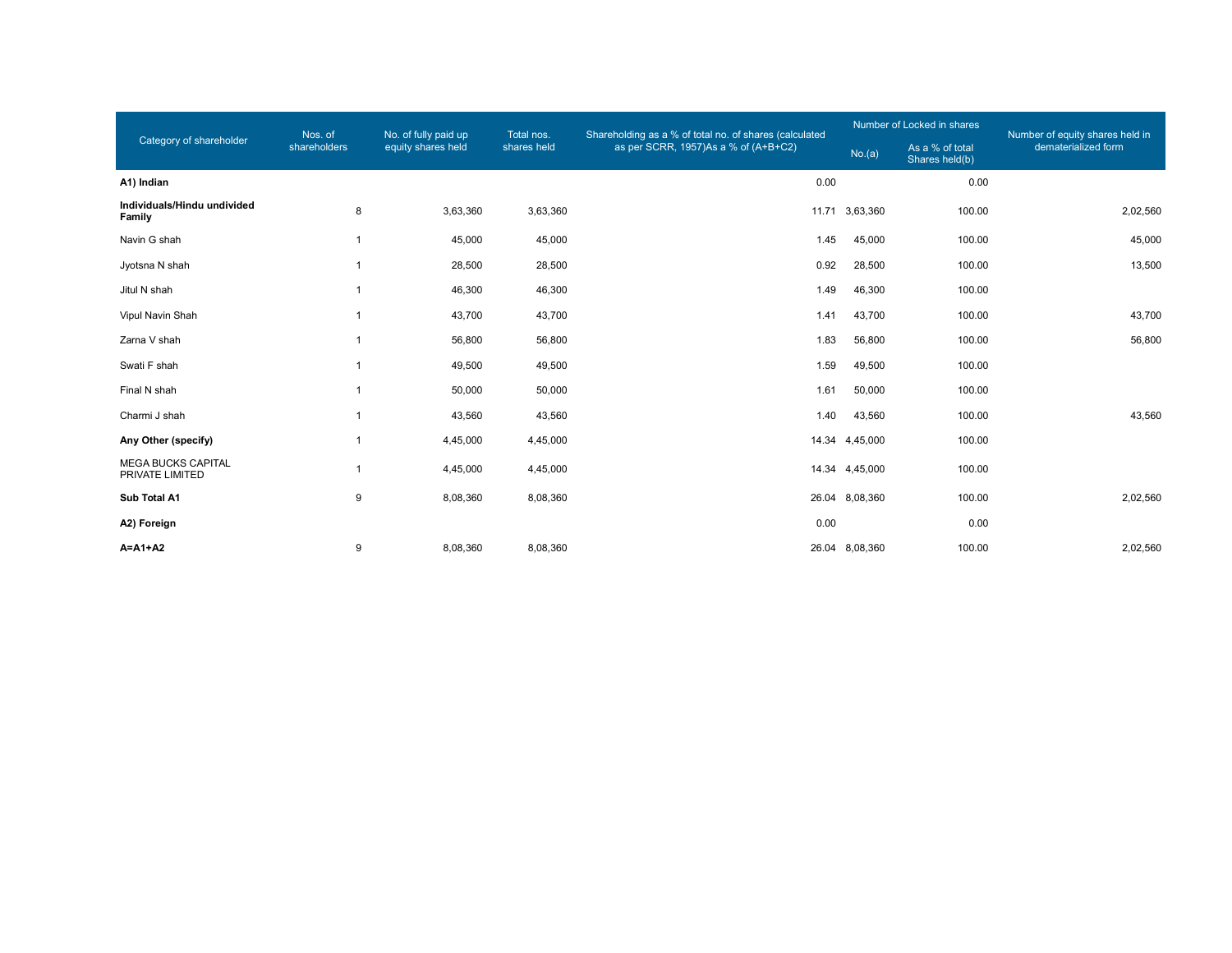## **Statement showing shareholding pattern of the Public shareholder**

| Category & Name of the                                                | No. of       | No. of fully paid        | Total no.   | Shareholding % calculated as           | No of Voting  | Total as a % of              | Number of Locked in<br>shares |                                   | Number of equity shares held in        |  |
|-----------------------------------------------------------------------|--------------|--------------------------|-------------|----------------------------------------|---------------|------------------------------|-------------------------------|-----------------------------------|----------------------------------------|--|
| Shareholders                                                          | shareholder  | up equity shares<br>held | shares held | per SCRR, 1957 As a % of<br>$(A+B+C2)$ | <b>Rights</b> | <b>Total Voting</b><br>right | No.(a)                        | As a % of total<br>Shares held(b) | dematerialized form(Not<br>Applicable) |  |
|                                                                       |              |                          |             |                                        |               |                              |                               |                                   |                                        |  |
|                                                                       |              |                          |             |                                        |               |                              |                               |                                   |                                        |  |
|                                                                       |              |                          |             |                                        |               |                              |                               |                                   |                                        |  |
| <b>B1) Institutions</b>                                               | 0            | $\mathsf{O}\xspace$      |             | 0.00                                   |               | 0.00                         |                               | 0.00                              |                                        |  |
| B2) Central Government/ State<br>Government(s)/ President of<br>India | 0            | $\mathbf 0$              |             | 0.00                                   |               | 0.00                         |                               | 0.00                              |                                        |  |
| <b>B3) Non-Institutions</b>                                           | 0            | $\pmb{0}$                |             | 0.00                                   |               | 0.00                         |                               | 0.00                              |                                        |  |
| Individual share capital upto Rs.<br>2 Lacs                           | 2234         | 599329                   | 5,99,329    | 19.31                                  | 5,99,329      | 19.31                        |                               | 0.00                              | 199                                    |  |
| Individual share capital in excess<br>of Rs. 2 Lacs                   | 64           | 1662111                  | 16,62,111   | 53.55                                  | 16,62,111     | 53.55                        |                               | 0.00                              | 11,23,411                              |  |
| HIREN VIJAYKUMAR KOTECHA<br><b>HUF</b>                                | $\mathbf{1}$ | 49000                    | 49,000      | 1.58                                   | 49,000        | 1.58                         |                               | 0.00                              | 49,000                                 |  |
| MANSUKHLAL SHAH                                                       | $\mathbf{1}$ | 52500                    | 52,500      | 1.69                                   | 52,500        | 1.69                         |                               | 0.00                              | 52,500                                 |  |
| DAYALJI VANRAVAN KOTECHA                                              | $\mathbf{1}$ | 46200                    | 46,200      | 1.49                                   | 46,200        | 1.49                         |                               | 0.00                              | 46,200                                 |  |
| MAYURI HIREN KOTECHA                                                  | $\mathbf{1}$ | 47800                    | 47,800      | 1.54                                   | 47,800        | 1.54                         |                               | 0.00                              | 47,800                                 |  |
| FORAM RISHIT KOTECHA                                                  | $\mathbf{1}$ | 50200                    | 50,200      | 1.62                                   | 50,200        | 1.62                         |                               | 0.00                              | 50,200                                 |  |
| JALPA VIJAYKUMAR KOTECHA                                              | $\mathbf{1}$ | 49600                    | 49,600      | 1.60                                   | 49,600        | 1.60                         |                               | 0.00                              | 49,600                                 |  |
| VIBHA PIYUSH MALDE                                                    | $\mathbf{1}$ | 49800                    | 49,800      | 1.60                                   | 49,800        | 1.60                         |                               | 0.00                              | 49,800                                 |  |
| HIREN VIJAYKUMAR KOTECHA                                              | $\mathbf{1}$ | 48400                    | 48,400      | 1.56                                   | 48,400        | 1.56                         |                               | 0.00                              | 48,400                                 |  |
| VIJAYKUMAR VANRAVAN<br><b>KOTECHA</b>                                 | $\mathbf{1}$ | 49000                    | 49,000      | 1.58                                   | 49,000        | 1.58                         |                               | 0.00                              | 49,000                                 |  |
| DAYALJI VANRAVAN KOTECHA<br><b>HUF</b>                                | $\mathbf{1}$ | 50600                    | 50,600      | 1.63                                   | 50,600        | 1.63                         |                               | 0.00                              | 50,600                                 |  |
| VIJAY VANRAVAN KOTECHA HUF                                            | $\mathbf{1}$ | 50100                    | 50,100      | 1.61                                   | 50,100        | 1.61                         |                               | 0.00                              | 50,100                                 |  |
| RISHIT DAYALJIBHAI KOTECHA<br><b>HUF</b>                              | $\mathbf{1}$ | 48400                    | 48,400      | 1.56                                   | 48,400        | 1.56                         |                               | 0.00                              | 48,400                                 |  |
| Any Other (specify)                                                   | $\mathbf 2$  | 34000                    | 34,000      | 1.10                                   | 34,000        | 1.10                         |                               | 0.00                              |                                        |  |
| Sub Total B3                                                          | 2300         | 2295440                  | 22,95,440   | 73.96                                  | 22,95,440     | 73.96                        |                               | 0.00                              | 11,23,610                              |  |
| B=B1+B2+B3                                                            | 2300         | 2295440                  | 22,95,440   | 73.96                                  | 22,95,440     | 73.96                        |                               | 0.00                              | 11,23,610                              |  |